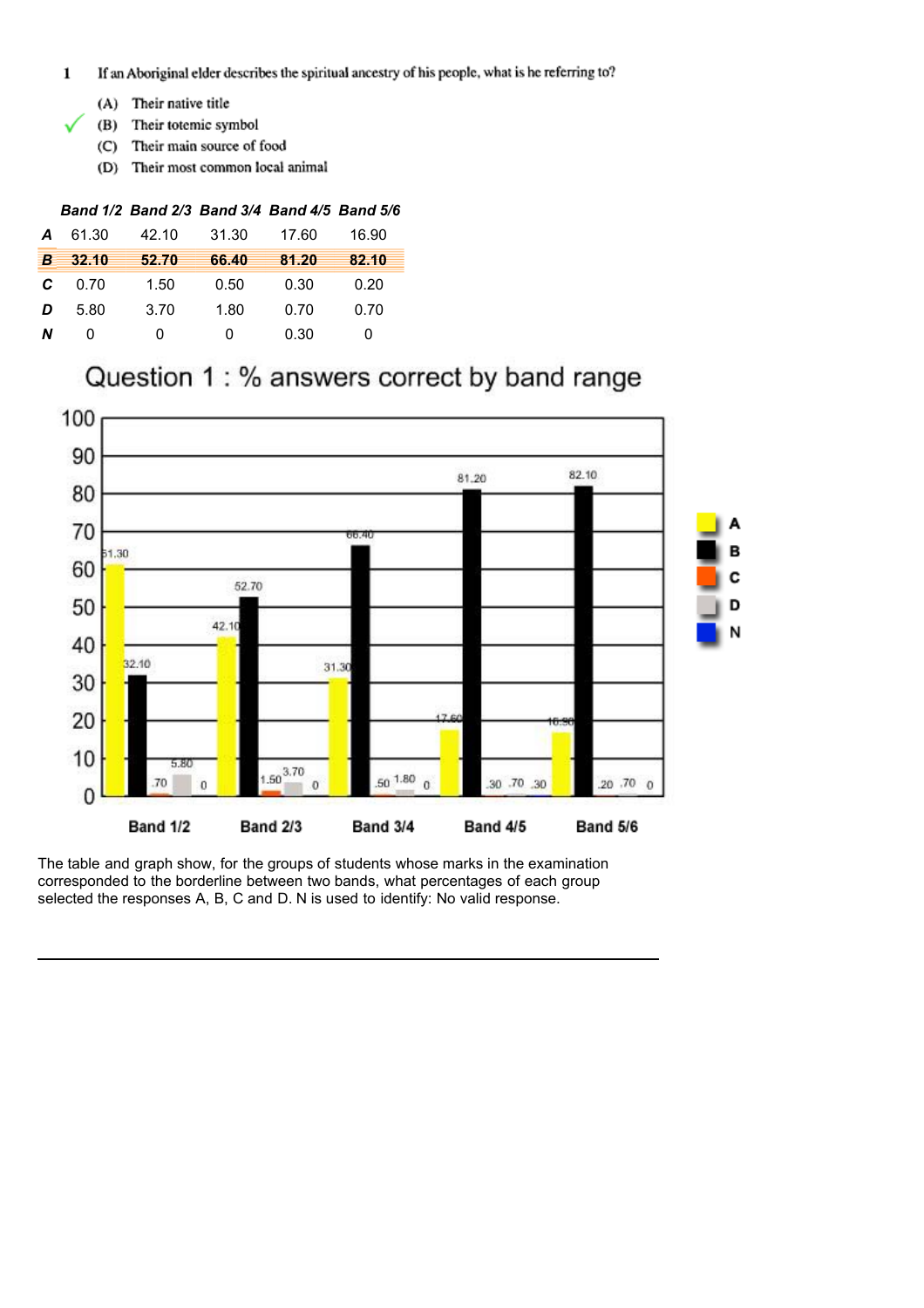- Which of the following churches had the lowest proportion of its members join the Uniting  $\mathbf 2$ Church in 1977?
	- (A) The Church of Christ
	- (B) The Methodist Church
	- (C) The Presbyterian Church
	- (D) The Congregational Church

| A  | 10.90 | 11.80 | 16.90 | 21.10 | 13.10 |
|----|-------|-------|-------|-------|-------|
| B  | 25.50 | 26.10 | 23.20 | 16.70 | 10.70 |
| C. | 33.60 | 38.20 | 34.40 | 37.80 | 50.80 |
| D  | 29.90 | 23.90 | 25.10 | 24.30 | 24.90 |
| N  | O     | 0     | 0.40  | 0.10  | 0.50  |

## Question 2 : % answers correct by band range

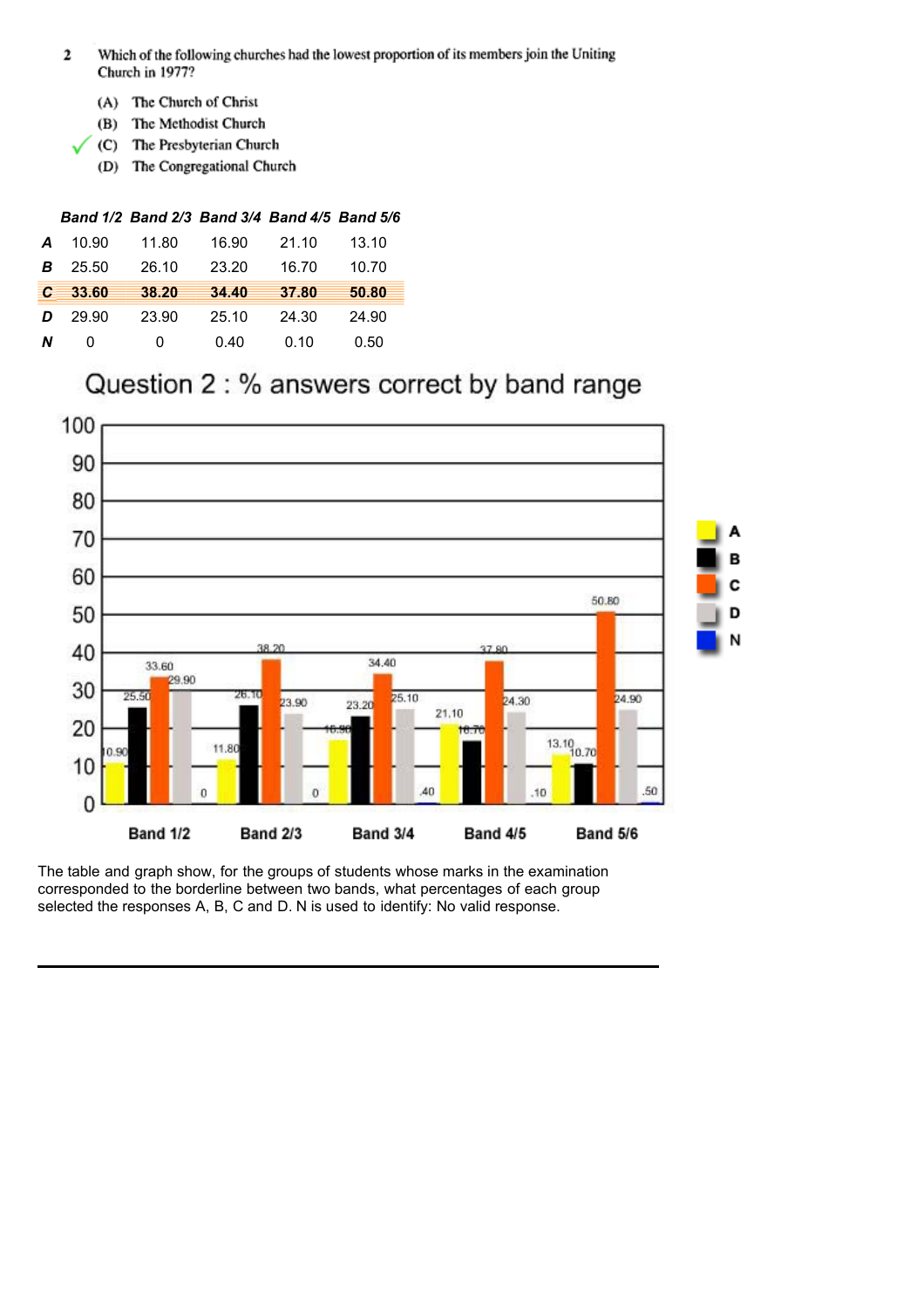- Which of the following has focused its Christian ministry on rural and outback Australia? 3
	- (A) The School of the Air
	- (B) The Bush Church Aid Society
	- (C) The St Vincent de Paul Society
	- (D) The Royal Flying Doctor Service

| Α                           | 2.90  | 2.30  | 1.30  | 0.90  | 0.70  |
|-----------------------------|-------|-------|-------|-------|-------|
| $\overline{\boldsymbol{B}}$ | 27.70 | 38.40 | 50.10 | 66.90 | 80.40 |
| C                           | 19.70 | 12.40 | 4.80  | 0.90  | 0.20  |
| D                           | 49.60 | 46.90 | 43.90 | 31.10 | 18.60 |
| N                           | 0     | 0     | 0     | 0.20  | 0     |

## Question 3 : % answers correct by band range

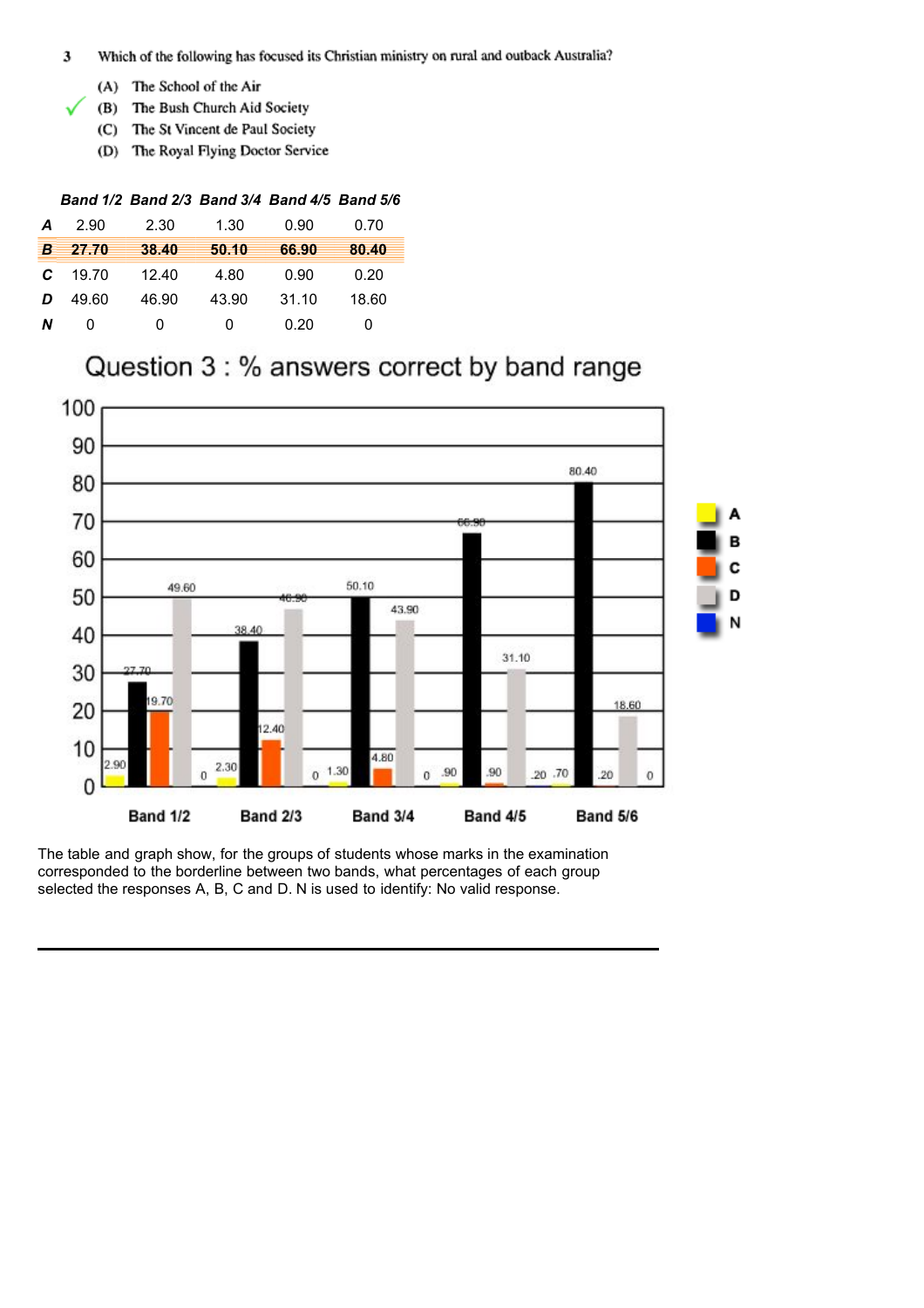- $\ddot{\phantom{0}}$ Which of the following was not integral to the arguments presented by the Aboriginal people in support of traditional land ownership in Wik and Mabo?
- (A) The Torrens Title system ✓
	- (B) The locations of the totems
	- (C) The Stories of the Dreaming
	- (D) The elders' customary possession

| Α | 20.40 | 27    | 38.70 | 54.60 | 64.90 |
|---|-------|-------|-------|-------|-------|
| B | 25.50 | 17.20 | 11.30 | 6.90  | 5.10  |
| C | 32.10 | 33.40 | 29.40 | 20.20 | 16.20 |
| D | 21.90 | 22.20 | 20.10 | 18.10 | 13.30 |
| N | 0     | 0.20  | 0.50  | 0.10  | 0.50  |

# Question 4 : % answers correct by band range

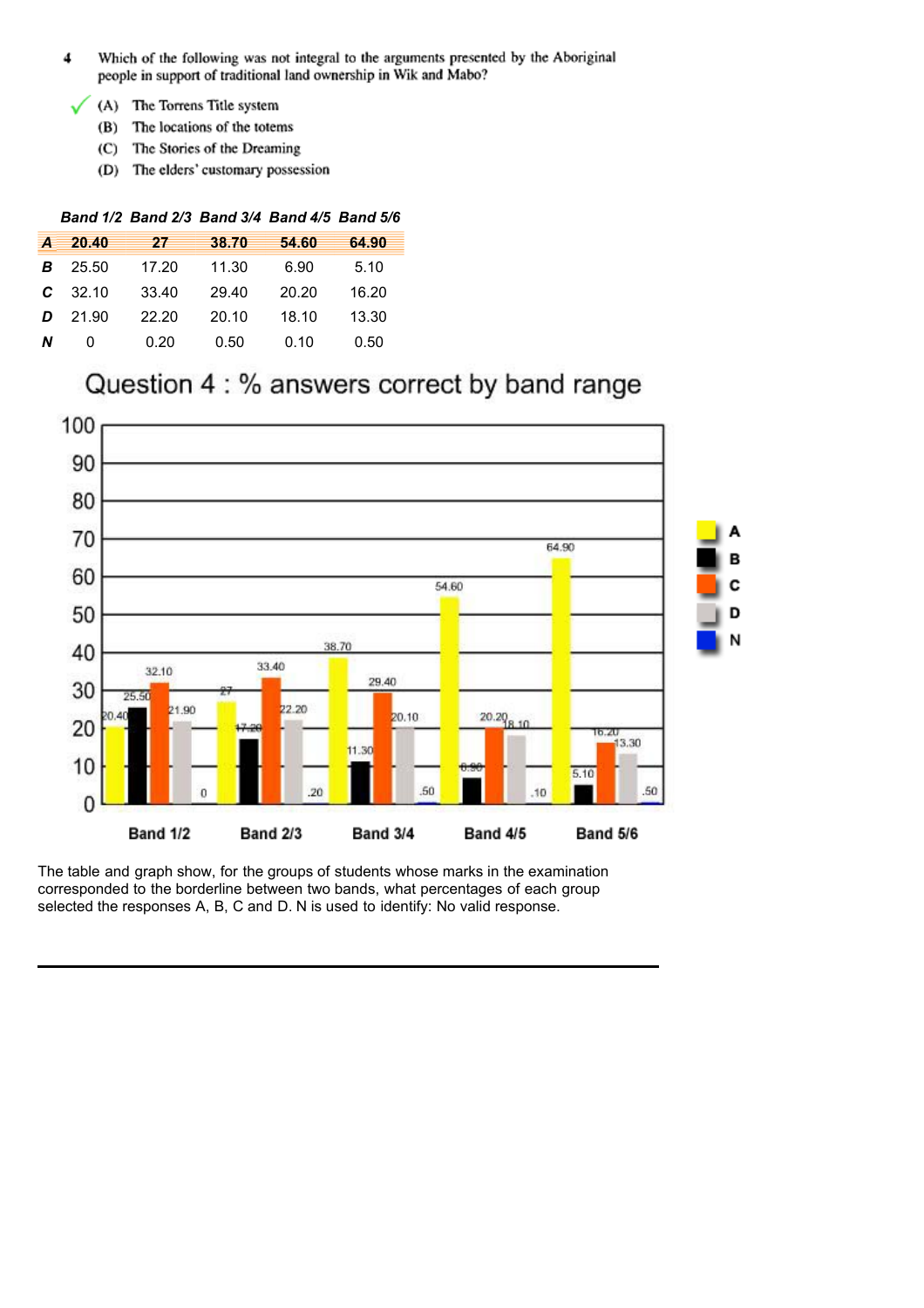- Which best explains the growth in Pentecostalism in Australia from 150 665 members 5 in 1991 to 174 720 members in 1996?
	- (A) Denominational switching
		- (B) Evangelism
		- (C) Immigration
		- (D) Population increase

| A | 32.10 | 41.10 | 65.90 | 89.30 | 95.90 |
|---|-------|-------|-------|-------|-------|
| B | 8     | 8.90  | 9.20  | 5.10  | 3.10  |
| C | 42.30 | 33.20 | 18.70 | 3.40  | 0.50  |
| D | 17.50 | 16.80 | 6.20  | 2.20  | 0.50  |
| N | 0     | O     | O     | 0     | 0     |

## Question 5 : % answers correct by band range

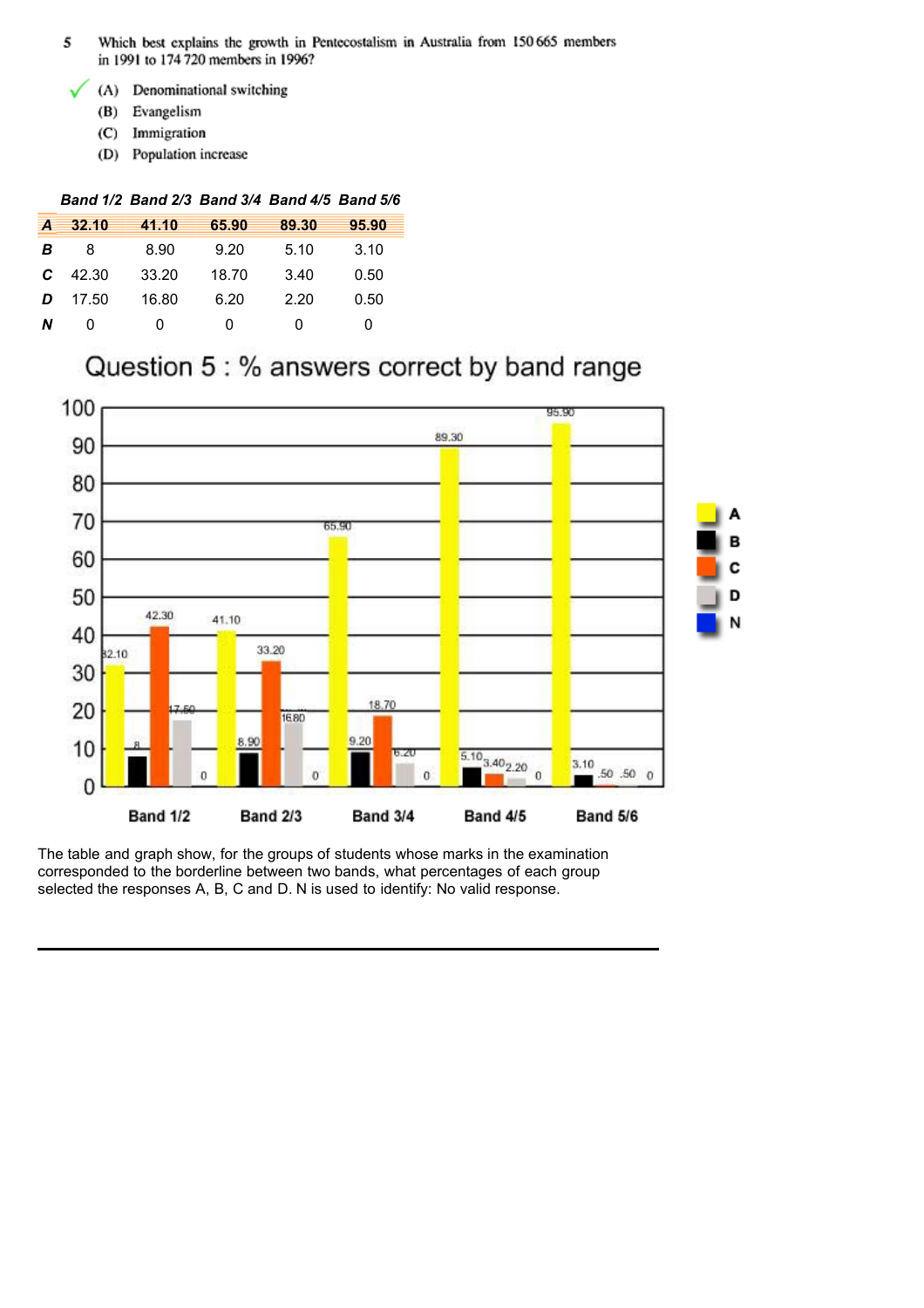- 6 Which church was the strongest opponent of conscription in Australia during World War I?
	- (A) The Church of England
	- (B) The Methodist Church
	- (C) The Catholic Church
	- (D) The Presbyterian Church

| Α            | 38    | 37.30 | 19.10 | 6.80  | 1.50  |
|--------------|-------|-------|-------|-------|-------|
| B            | 16.80 | 11.20 | 10.20 | 5     | 2.70  |
| $\mathbf{C}$ | 29.90 | 40.50 | 59    | 81.40 | 94.90 |
| D            | 15.30 | 10.80 | 11.50 | 6.40  | 1     |
| Ν            | O     | 0.20  | 0.30  | 0.40  | 0     |

# Question 6 : % answers correct by band range

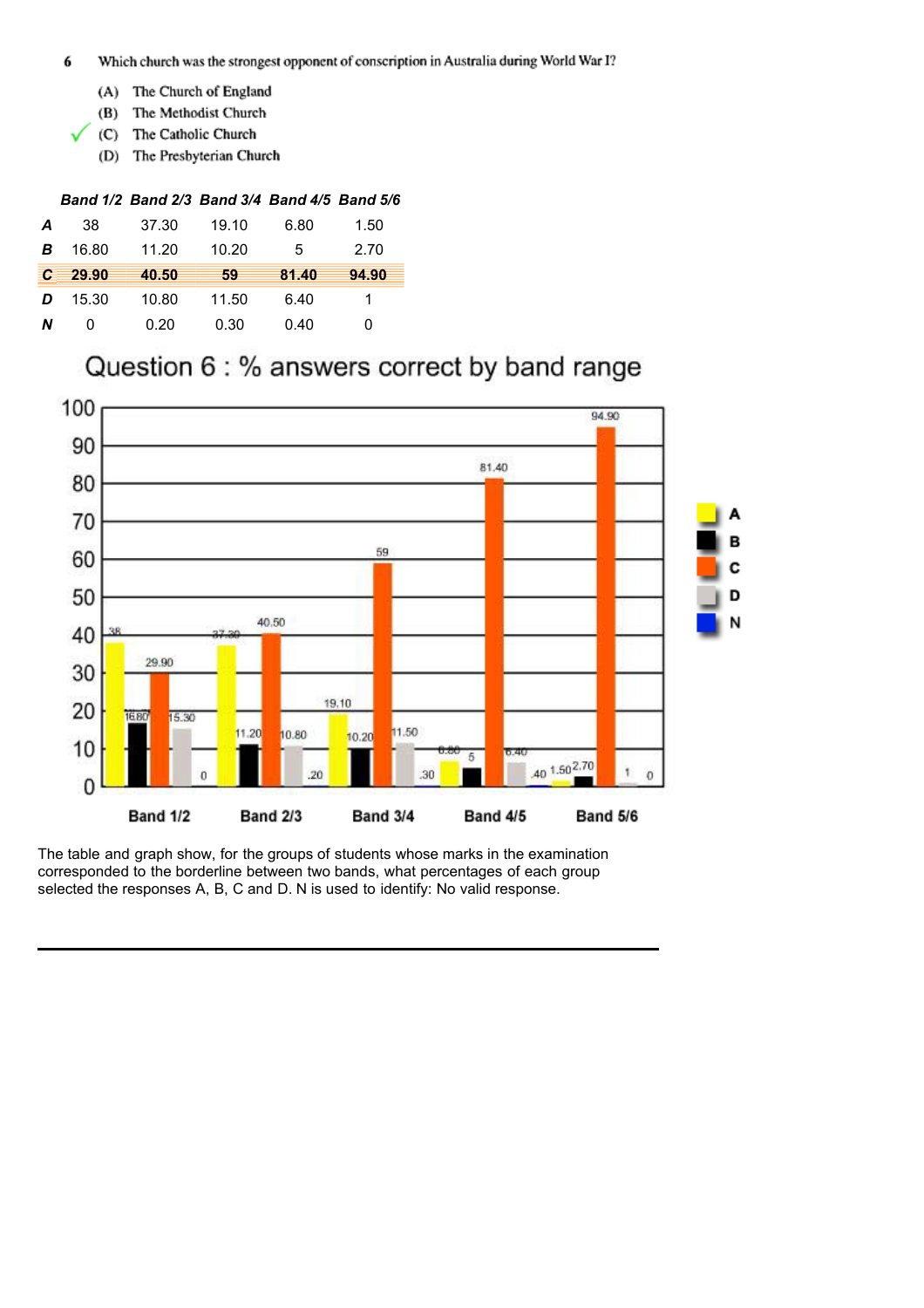- $\overline{\mathbf{z}}$ Which of the following best demonstrates Aboriginal spirituality and its connection to the land?
	- (A) The reconciliation walk across the Sydney Harbour Bridge
	- (B) The education of Aboriginal children in traditional languages
	- (C) The pursuit of land claims under the Wik judgement in Australian states and territories
	- (D) The demand to have Aboriginal skeletons returned from museums in the United Kingdom for reburial in Australia

| Band 1/2 Band 2/3 Band 3/4 Band 4/5 Band 5/6 |  |  |  |
|----------------------------------------------|--|--|--|
|----------------------------------------------|--|--|--|

| N | O     | 0.20  | 0     | 0.20  | O     |
|---|-------|-------|-------|-------|-------|
| Ð | 15.30 | 26.30 | 30    | 34.70 | 33.90 |
| C | 59.90 | 56.60 | 61.90 | 62.30 | 65.40 |
| B | 14.60 | 10.20 | 6.20  | 2.20  | 0.50  |
| Α | 10.20 | 6.60  | 1.80  | 0.70  | 0.20  |

## Question 7 : % answers correct by band range

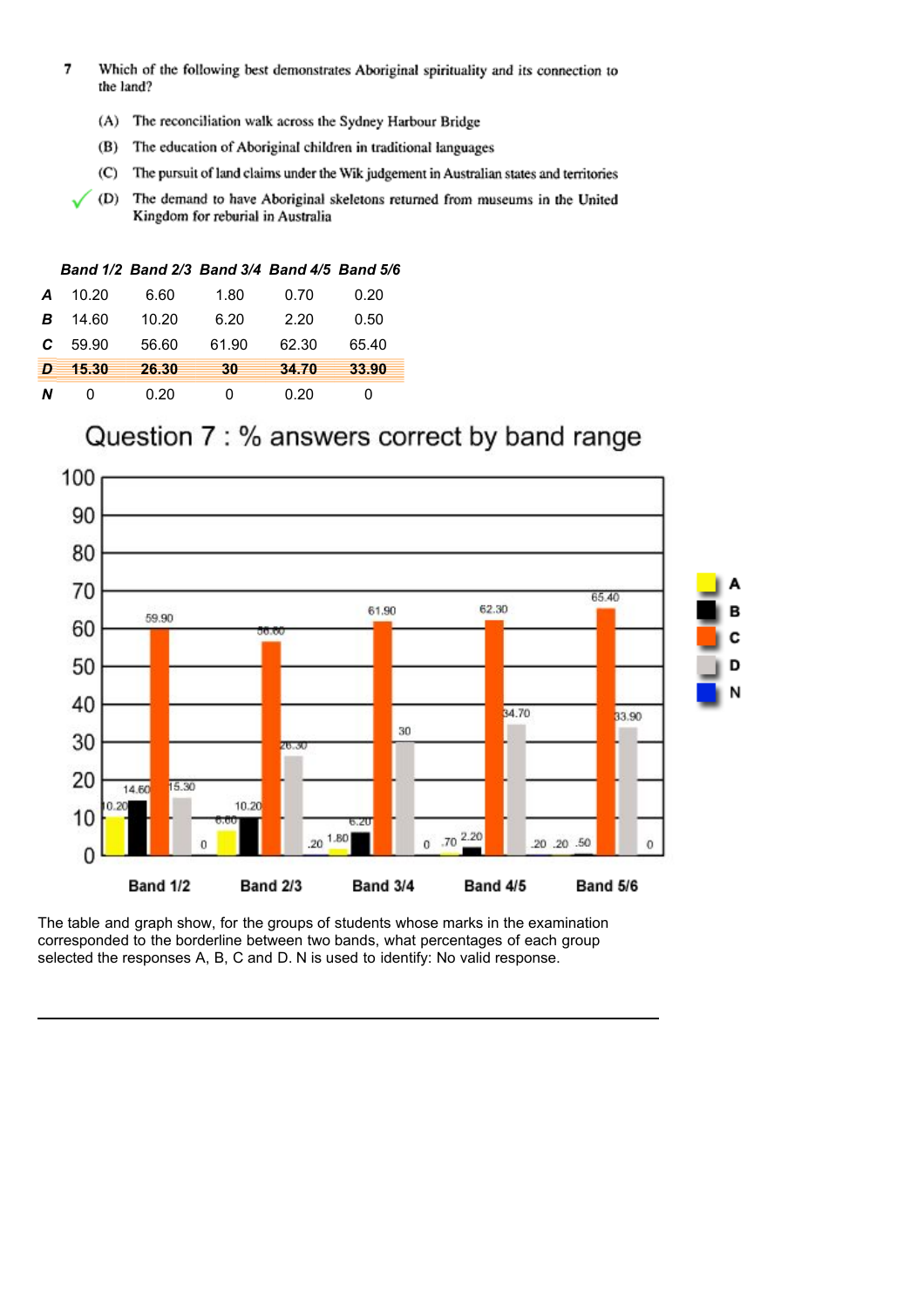- 8 People who believe in the power of crystals are best described as supporters of which of the following?
	- (A) A mainstream religion
	- (B) Economic rationalism
	- (C) Environmentalism
	- New Age religions  $(D)$

| A | 18.20 | 6.60  | 2.80  | 0.30         | 0     |
|---|-------|-------|-------|--------------|-------|
| В | 7.30  | 5.60  | 2.10  | 0.30         | 0     |
| C | 11.70 | 10.40 | 5.90  | 1.10         | O     |
| Ð | 62.80 | 77.40 | 89.20 | 98.20        | 99.80 |
| N | O     | O     | 0     | $\mathbf{0}$ | 0.20  |

# Question 8 : % answers correct by band range

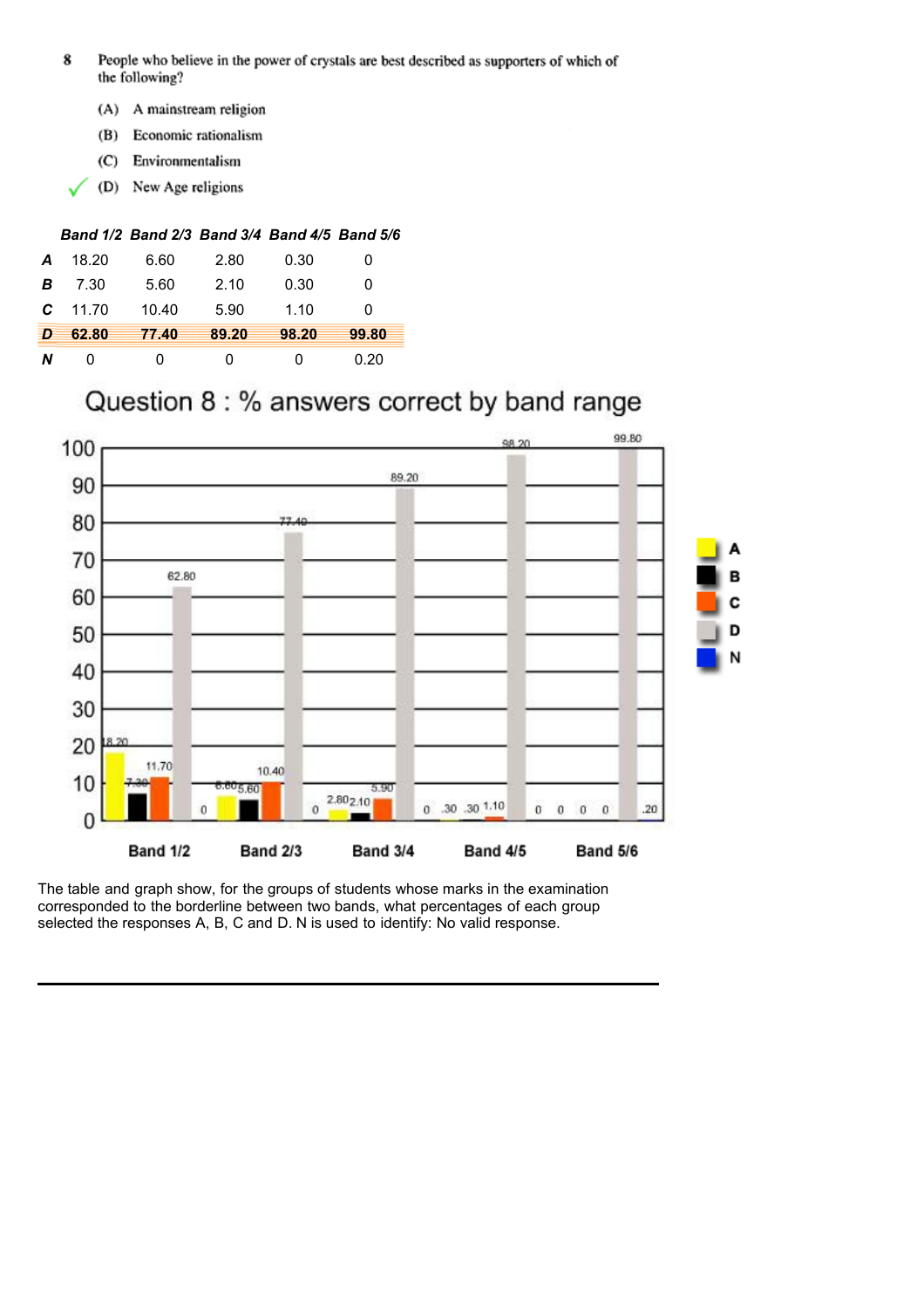- Most Australians of European background did not understand Aboriginal culture and 9 spirituality. Which of the following resulted from this lack of understanding?
	- (A) Aboriginal people were ignored.
	- (B) Aboriginal beliefs and practices flourished.
	- (C) Missionary activity was carried out by Christian churches.
	- (D) A partnership between churches and Aboriginal elders developed.

| A | 41.60 | 45    | 36.10 | 16.60 | 6.80  |
|---|-------|-------|-------|-------|-------|
| В | 27    | 16    | 9.30  | 2.50  | 1.20  |
| C | 24.80 | 34.90 | 51.70 | 80.40 | 91.50 |
| D | 6.60  | 4.10  | 2.90  | 0.40  | 0.50  |
| N | O     | ი     | 0     | 0.20  |       |

## Question 9 : % answers correct by band range